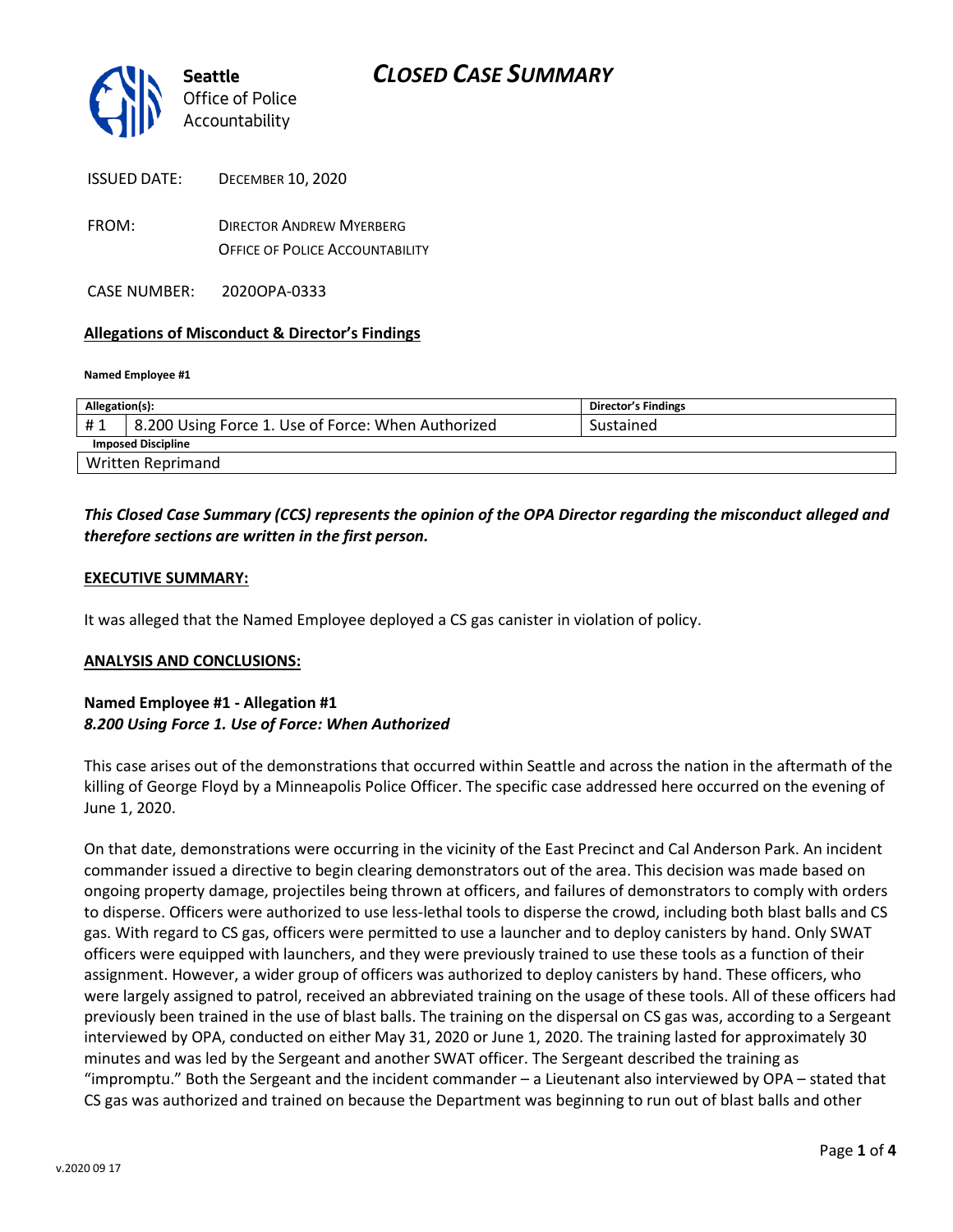

### **Seattle** *Office of Police Accountability*

# *CLOSED CASE SUMMARY*

OPA CASE NUMBER: 2020OPA-0333

less-lethal munitions that were available to patrol officers. Named Employee #1 (NE#1) was among the officers who received this training and was given authorization to utilize CS gas canisters during demonstrations.

OPA notes that the overall determination made to disperse the crowd and the manner in which that was effectuated is being investigated in a separate case. That case and other investigations will address the decision of the Department to authorize and then continue to use CS gas, as well as the decision to make this tool available for patrol officers who had only received abbreviated training. The investigation discussed herein concerns the throwing of a CS gas canister by NE#1 and whether this individual use of force was consistent with policy.

With regard to this specific use of force, NE#1 was among the officers directed to clear the vicinity of the East Precinct and Cal Anderson Park. Based on a review of multiple videos, including Body Worn Video (BWV) and thirdparty video, OPA determined that NE#1 threw a silver CS gas canister from where he was positioned towards Cal Anderson Park. The CS gas canister landed in the immediate vicinity of a news crew and it struck a woman referred to here as the "Reporter." The CS gas canister sparked and damaged the sleeve of the Reporter's jacket. The Reporter and her crew subsequently moved quickly out of the park.

As part of its investigation, OPA interviewed the Reporter and another member of the news crew. The Reporter stated that she was finishing up a report in Cal Anderson Park and was beginning to leave when she noticed conflicts beginning between officers and protestors. She saw munitions being used in the park and she was struck by a "flash bang." It damaged her jacket. Prior to that, she heard dispersal orders being issued at the protest line outside of the East Precinct. She and her crew were leaving, as they did not stay during ongoing riots. She said that the main group of demonstrators were in the street, and she did not see any individuals engaged in illegal activities in the park. The Reporter told OPA that she and her crew were clearly marked as media at the time.

The other member of the news crew provided a similar account to the Reporter. He said that they were in the vicinity of the East Precinct reporting but once tensions began to rise between demonstrators and the police, they left and went into the park. He recalled that the police started to use munitions towards people in the park, which he found concerning. He told OPA that, at this time, people were dispersing and running away, but officers were still using blast balls and CS gas. He was not personally harmed as a result.

Portions of this incident were recorded on Body Worn Video (BWV) and by news outlets and community members. The video taken by the Reporter's news outlet showed that she was standing in the park preparing to report. Blast balls, OC spray, and CS gas were being used on the crowd to her left that was in the street. While the street was crowded with people, the park was relatively empty. Most of the people in the park were recording what was happening on their phones. There was no evidence from the video of any individuals in that vicinity of the park who were throwing projectiles at officers. The video showed what appeared to be a CS gas canister that was thrown over the fence. The canister sparked and then struck the Reporter, who subsequently ran with her news crew. The time of the explosion and the striking of the Reporter was 9:19 p.m.

NE#1's BWV showed his actions at around that same time. The BWV confirmed that he deployed a CS gas canister towards the park. His deployment occurred at 9:19 p.m. NE#1 threw the canister overhand towards a group of individuals. NE#1's BWV also indicated that, virtually immediately after he threw the CS gas canister, an explosion occurred in the vicinity of the Reporter and her news crew. NE#1's BWV did not conclusively show any projectiles being thrown at NE#1 or other officers from the park.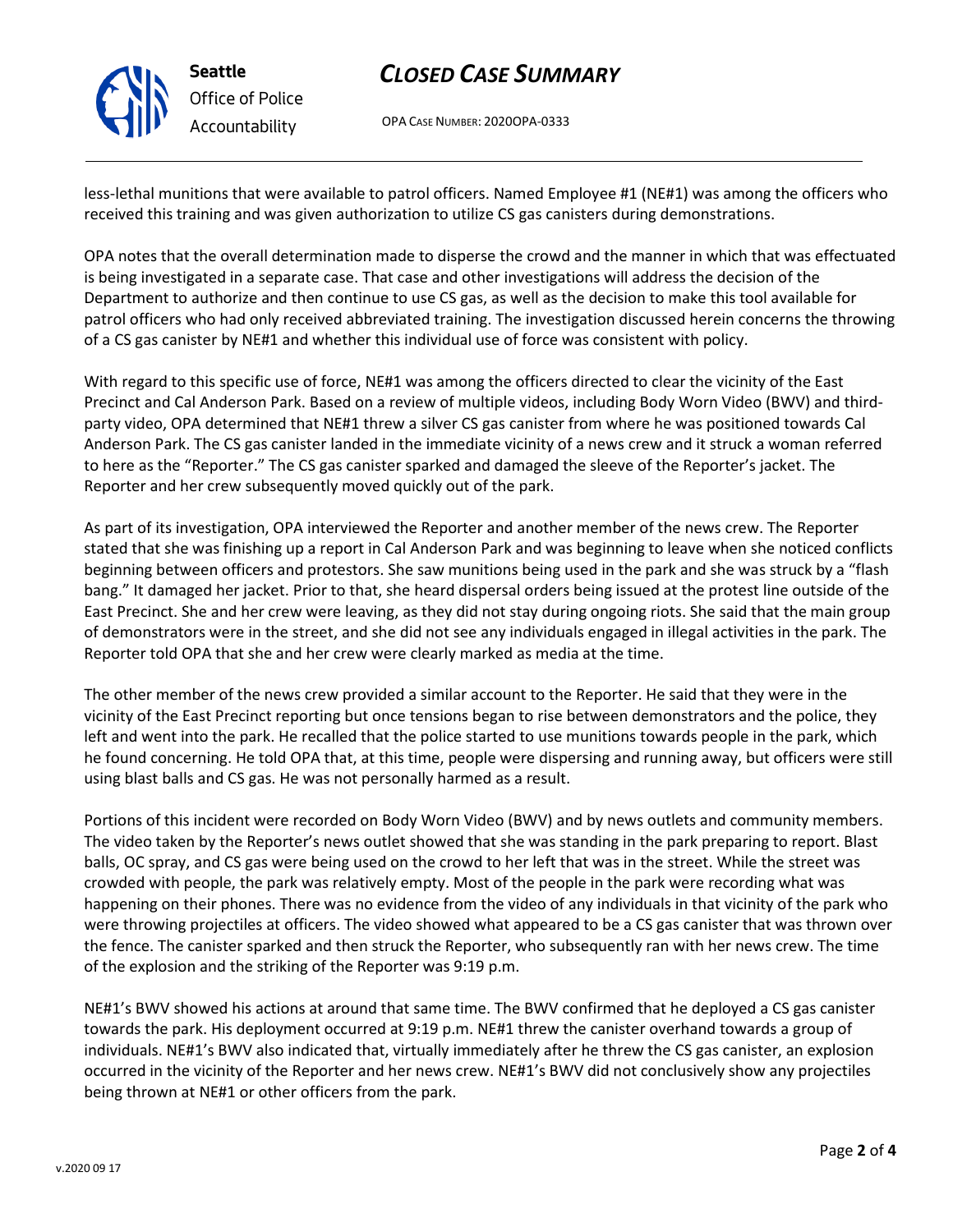

**Seattle** *Office of Police Accountability*

# *CLOSED CASE SUMMARY*

OPA CASE NUMBER: 2020OPA-0333

OPA also reviewed the BWV of a Sergeant. That video showed another perspective of NE#1's deployment. This BWV indicated that NE#1 threw the canister forward through a gap in the fences surrounding the park. From this vantage point, the canister appeared to have been directly thrown at several individuals.

OPA interviewed both NE#1 and the Lieutenant concerning NE#1's CS gas canister deployment. The Lieutenant confirmed that he gave the order to use less-lethal tools to disperse the crowd. This was due to his perception of significant violence towards officers from the crowd, including the throwing of projectiles. He stated that demonstrators were using the tactic of placing passive people at the front to use umbrellas to block those behind them who were throwing projectiles. The Lieutenant said that he approved the use of OC spray and launchable CS gas towards the park. The Lieutenant explained that he called for launchable CS gas, as opposed to hand-deployed canisters, because of the greater range and ability to strategically place the launched canisters. The Lieutenant told OPA that, absent exigent circumstances, CS gas canisters should be rolled, not thrown overhand. The Lieutenant had no recollection of authorizing overhand throws during this incident. The Lieutenant said that he always had a concern when an officer deployed CS via an overhand throw. He indicated that, without knowing NE#1's rationale for the deployment, he would want to be sure that there was a sufficient necessity for throwing it overhand. In addition, the Lieutenant confirmed that, even though he authorized the use of CS gas, each officer remained responsible for justifying individual deployments.

NE#1 confirmed that he took part in the training on using CS gas canisters. He said that he was instructed to deploy the canisters like blast balls. This meant that they should be deployed in front of crowds and not directed at individuals. He said that he recalled observing a riot occurring. He stated that he moved towards the park due to the Lieutenant's order to use CS to clear the park. He indicated that he saw a group of demonstrators that were not dispersing. However, that group eventually dispersed. He then saw another group that was not dispersing. He told OPA that this group was throwing projectiles at officers. He deployed CS gas in front of them. He said that he threw the CS gas through a gap between fences. He noted that he had to throw the canister harder than usual due to distance and obstacles. He said that the CS gas canister reached its desired location and detonated in front of the crowd that was throwing projectiles.

After being shown the video of the Reporter being hit, NE#1 was asked if this changed his perception of the incident and his deployment. He said that he thought the CS canister detonated further west than it did. He said that the people throwing projectiles were further west than the Reporter. He said that he did not see her or her news crew or recognize that they bore press credentials.

NE#1 told OPA that he felt his deployment was consistent with policy. He said that the force was reasonable and necessary to carry out the dispersal order. He believed that this was particularly the case given ongoing assaults on officers. He stated that he did not believe that he had any reasonable alternative to using this force. He also did not think he could have deployed it in a different manner under the circumstances. Lastly, he felt that the force was proportional to the ongoing threats of harm posed by demonstrators.

SPD Policy 8.200(1) requires that force used by officers be reasonable, necessary and proportional. Whether force is reasonable depends "on the totality of the circumstances" known to the officers at the time of the force and must be balanced against "the rights of the subject, in light of the circumstances surrounding the event." (SPD Policy 8.200(1).) The policy lists a number of factors that should be weighed when evaluating reasonableness. (*See id*.) Force is necessary where "no reasonably effective alternative appears to exist, and only then to the degree which is